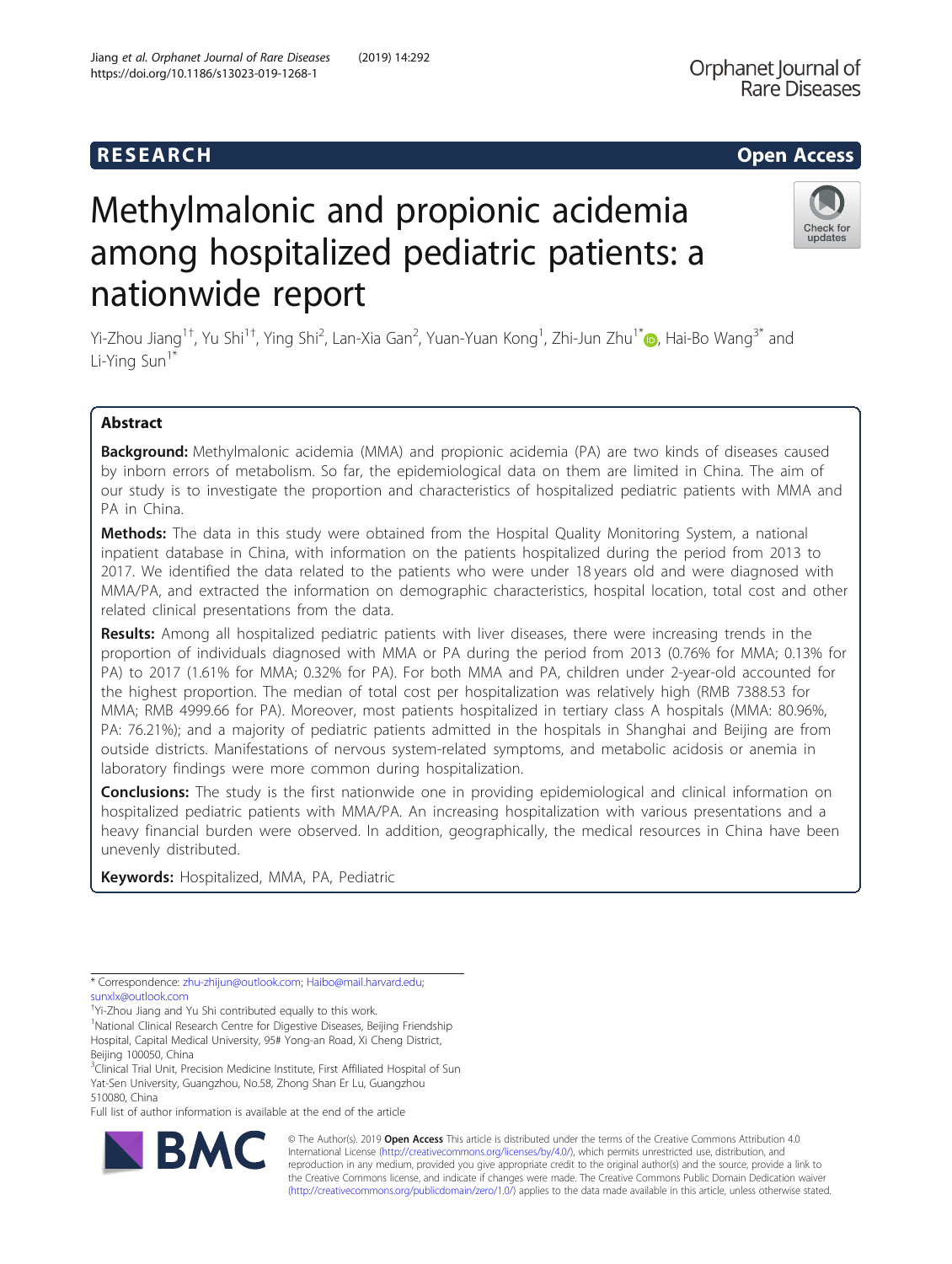#### Introduction

Methylmalonic acidemia (MMA) (OMIM #251000, MMA mut type; OMIM #251100, MMA cblA type; OMIM #251110, MMA cblB type; OMIM #277410, MMA cblD-variant 2) and propionic acidemia (PA) (OMIM #606054), two diseases caused by inborn errors of metabolism, are the most common organic acidurias [[1,](#page-6-0) [2\]](#page-6-0). The major characteristic of MMA and PA is the accumulation of toxic metabolites caused by disrupting the normal amino acid metabolism due to defects in enzyme methylmalonyl-CoA mutase (MMUT) or propionyl-CoA carboxylase (PCC) [\[3](#page-6-0)]. The age of onset ranges from neonatal to adult and the clinical signs of MMA and PA are usually nonspecific and diversified. Patients with complete enzyme deficiency may present symptom in the first few days of life while late-onset cases at any age (mostly before [1](#page-6-0)8)  $[1-5]$  $[1-5]$  $[1-5]$ . High frequency of hospitalization occurs owing to recurrent acute episode of metabolic decompensation and multiple systemic complications involving brain, kidney and heart [[1,](#page-6-0) [3](#page-6-0), [6](#page-6-0)–[8\]](#page-6-0). The most terrifying fact is that MMA and PA can result in death if they are untreated or improperly treated.

MMA and PA are both rare disorders of propionate catabolism among children. Compared with PA, MMA has been commonly reported with higher prevalence rate, but the incidence varies greatly worldwide [[9](#page-6-0)–[14](#page-6-0)]. However, their demographic characteristics and hospital-related information are limited. Due to the rarity of these two diseases, previous studies about the clinical presentations of them are based on case report, studies with small sample size, or literature review [[1](#page-6-0), [3,](#page-6-0) [8](#page-6-0), [15](#page-6-0)–[17](#page-6-0)].

Since China is a country with a huge population and MMA/PA are increasingly recognized diseases, the two diseases may pose a potential challenge to China's national health system. Hence, to obtain information about the epidemiology and clinical presentations of MMA/PA is critical to the comprehensive perception of both of them and will be conducive to early diagnosis and even prognosis. Considering the low incidence and the cost of epidemiological survey, analyzing existing big data is a more rational way. Therefore, the purpose of this study was to 1) provide epidemiological information and financial burden status; 2) evaluate frequency of different clinical manifestations and laboratory results of MMA and PA hospitalizations among pediatric patients in China based on a large national database.

#### Methods

#### Data sources

The database we used is the Hospital Quality Monitoring System (HQMS) [[18\]](#page-7-0), a mandatory patient-level registration database of standardized electronic inpatient discharge records from part of tertiary and secondary hospitals in China under the administration of the Bureau of Medical Administration and Medical Service Supervision, National Health and Family Planning Commission of the People's Republic of China, similar to Nationwide Inpatient Sample (NIS) in the United States. The automatic submittal of electronic discharge records to HQMS begun on January 1, 2013.

Physicians were in charge of completing the data on the front page of records, and the diagnosis was coded based on the International Classification of Diseases, revision 10 (ICD-10) coding system by certified professional medical coders at each participating hospital. Data quality was controlled automatically at the time of data submission.

#### Data collection

The study included all hospitalizations of patients who were under 18 years of age with a primary or secondary diagnosis of underlying liver disease (including viral hepatitis, non-viral infectious liver disease, alcoholic liver disease, non-alcoholic fatty liver disease (NAFLD), liver neoplasms, autoimmune liver disease, drugs/toxin-induced liver injury, trauma, biliary atresia, metabolic liver disease, other congenital diseases, hepatic vascular/anatomical abnormalities and idiopathic portal hypertension) using ICD-10 from 1 January 2013 to 31 December 2017. Among these diseases, MMA and PA were defined with the following ICD-10 codes: MMA (E71.102), PA (E71.101), all of whose hospital discharge data were extracted and analysed retrospectively. Other diagnosis related to MMA and PA (possible symptoms/comorbidities mostly based on the proposed guidelines for the diagnosis of MMA and PA [[1](#page-6-0)]) were also defined using ICD-10 and classified according to symptoms of different systems and laboratory test results.

Demographic characteristics including age, sex and residence were extracted from the front page of the hospitalization medical record. Hospital location, length of stay and expenditure were also collected.

#### Statistical analysis

Continuous data were expressed as mean ± standard deviation, or as median (inter-quartile range) for highly skewed variables. Categorical variables were presented as frequency and percentage (%). Cochran-Armitage test for trend was performed to assess the trend of the proportion of MMA or PA pediatric patients.

All P values were 2-tailed. A P value less than 0.05 was considered to be significant. All analysis was performed using SAS software, version 9.4 (SAS Institute Inc., Cary, NC, United States). The maps were drawn by JMP software, version 14 (SAS Institute Inc., Cary, NC, United States).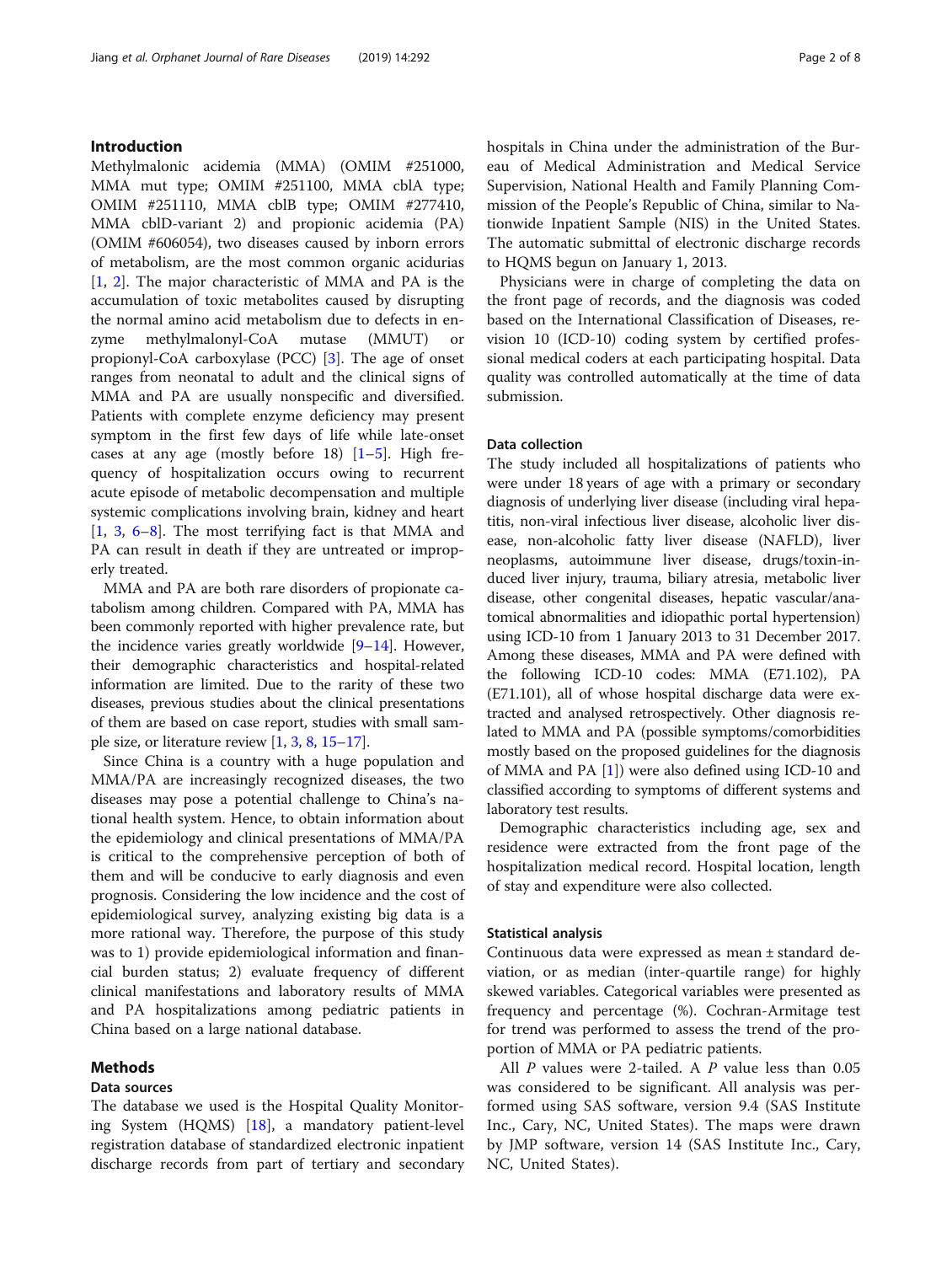#### Results

#### Proportion trend of MMA and PA from 2013 to 2017

During the period from 2013 to 2017, total frequency of hospitalizations of the pediatric patients identified, with MMA and PA were 2610 and 538 in the database respectively. Among all hospitalized pediatric patients with liver diseases, the proportion of hospitalized pediatric patients with MMA showed an increasing trend from 2013  $(n = 282 \ (0.76\%)$  to 2017  $(n = 716 \ (1.61\%)$  with statistical significance ( $P_{\text{trend}}$  < 0.001). There was also a relatively slow upward trend in the proportion of individuals diagnosed with PA from 2013 ( $n = 49$  (0.13%)) to 2017  $(n = 143 \ (0.32\%)$  (Fig. 1). Though there was a slight decrease in 2015, the overall increasing trend was still statistically significant ( $P_{\text{trend}}$  < 0.001).

#### Demographic characteristics of hospitalized pediatric patients

The demographic characteristics of patients with MMA and PA were shown in Table [1.](#page-3-0) The median age (y) of patients with MMA (1.00 (0.25–3.00)) was almost equal to that of patients with PA (1.00 (0.83–3.00)). The age distribution was further analysed. The group of infants under 1-year-old had the highest proportion in the hospitalized pediatric patients with MMA, and the children under 2-year-old accounted for 61.5 percentage of all hospitalizations with MMA. Yet infants under 2-year-old accounted for 49.6% of those with PA (Fig. [2\)](#page-3-0). There were more male patients than female for both MMA (Male: 57.85%, Female: 42.15%) and PA (Male: 67.66%, Female: 32.34%).

#### Hospital characteristics of delivery hospitalizations

As shown in Table [1](#page-3-0), the median of length of stay (LOS) for MMA (8.0 (4.0–13.0)) was slightly higher than that of PA (7.0 (4.0–10.0)). Most of MMA pediatric patients (80.96%) were hospitalized in tertiary class A hospitals. There was relatively lower percentage of PA patients hospitalized in tertiary class A hospitals (76.21%). Moreover, the total cost of every hospitalization of MMA (RMB 7388.53 (IQR: 3298.72-15,464.66)) was higher than that of PA (RMB 4999.66 (IQR: 2545.03-10, 032.57)). Over 50% of MMA and PA patients were admitted to hospital through routine, followed by nearly 30% through emergency or referral. The in-hospital mortality of PA was 2.23%, which was slightly higher than that of MMA (1.69%).

#### Cross-district attendance in China

In the relatively developed districts, there are a high proportion of patients from other districts. As shown in the Fig. [3](#page-4-0)a, 86.8% of MMA pediatric patients seen in the hospitals in Shanghai are from outside districts, followed by Beijing (80.5%), and Chongqing (70.4%). 90.0% of PA pediatric patients seen in the hospitals in Beijing are from outside districts, followed by Chongqing (86.7%), Jiangsu (83.3%) and Shanghai (60.9%).

A certain proportion of patients from some areas went to hospitals outside. Up to 82.6% of MMA pediatric patients in Gansu went to the hospitals in other districts, followed by Anhui (80.2%), Tianjin (80.0%) and Heilongjiang (72.4%) (shown in Fig. [3b](#page-4-0)). And 55.6% of PA pediatric patients in Jiangsu chose to see doctors outside, followed by Anhui (50.9%), Sichuan (42.4%) and Jiangxi (36.4%).

#### Frequency of different clinical presentations and laboratory findings

The frequency of different signs and symptoms of these two diseases among all hospitalizations are listed in Table [2.](#page-5-0) Nervous system has been more susceptible for MMA/PA patients and in-patients tend to have related clinical features: seizures/epilepsy (MMA: 14.64%, PA:

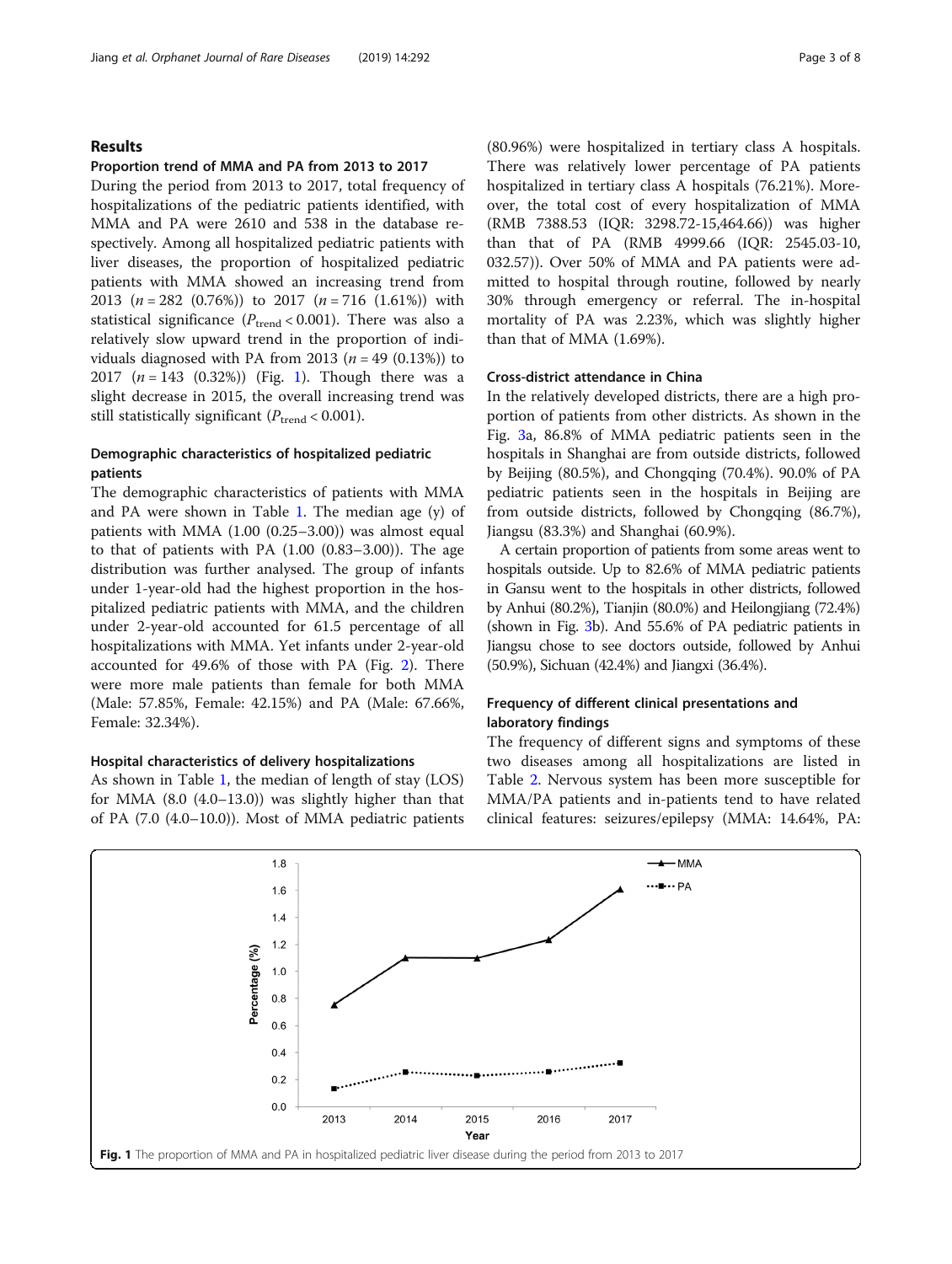<span id="page-3-0"></span>

|                                       | <b>MMA</b>                   | PA                           |
|---------------------------------------|------------------------------|------------------------------|
| Age (year)                            | $1.00(0.25 - 3.00)$          | $1.00(0.83 - 3.00)$          |
| Sex                                   |                              |                              |
| Male                                  | 1510 (57.85%)                | 364 (67.66%)                 |
| Female                                | 1100 (42.15%)                | 174 (32.34%)                 |
| Length-of-stay (days)                 | $8.0(4.0-13.0)$              | $7.0(4.0-10.0)$              |
| Hospital level                        |                              |                              |
| Tertiary class A hospital             | 2113 (80.96%)                | 410 (76.21%)                 |
| Tertiary class B hospital             | 497 (19.04%)                 | 126 (23.42%)                 |
| Secondary hospital                    | $\overline{0}$               | 2(0.37%)                     |
| Type of admission                     |                              |                              |
| Emergency or Referral                 | 858 (32.87%)                 | 161 (29.93%)                 |
| Routine                               | 1564 (59.92%)                | 316 (58.74%)                 |
| Other                                 | 188 (7.20%)                  | 61 (11.34%)                  |
| Total costs (RMB) per hospitalization | 7388.53 (3298.72, 15,464.66) | 4999.66 (2545.03, 10,032.57) |
| In-hospital death                     |                              |                              |
| Yes                                   | 44 (1.69%)                   | 12 (2.23%)                   |
| No                                    | 2566 (98.31%)                | 526 (97.77%)                 |

14.50%), developmental delay (MMA: 7.82%, PA: 9.48%), movement disorder/dystonia (MMA: 2.84%, PA: 2.97%), and encephalopathy (MMA: 6.32%, PA: 7.43%). Patients also manifested with renal, cardiac damage; or gastrointestinal symptoms, hematologic findings, immunodeficiency; or other symptoms including hearing loss, visual deterioration and skin lesions. Compared with those with PA, patients with MMA may be more likely to have a chronic renal damage and cardiac insufficiency. It is noteworthy that prolonged QTc interval is potentially specific in PA.

Laboratory findings are shown in Table [3](#page-5-0). In-patients with MMA/PA, the appearance of metabolic acidosis (MMA: 13.14%, PA: 19.14%) and anemia (MMA: 19.23%,



PA: 15.61%) were relatively common, followed by elevated ALT/AST/LDH, low PLT, elevated NH3, hypoglycemia, low WBC, decreased eGFR and elevated uric acid. In addition, elevated lactic acid, myocardial enzyme and EEG abnormalities were specific features in MMA.

#### **Discussion**

Our study is the first nation-wide study aimed to provide epidemiological information, including the proportion, demographic feature and characteristics of hospitalized pediatric patients with MMA or PA. Although MMA and PA are rare diseases, the national database provided data on a certain amount of MMA and PA pediatric patients. Therefore, this study helps bring reliable data for our understanding of these two rare diseases.

Several of our findings are noteworthy. First, in this national dataset of hospitalized patients, the proportion of hospitalized pediatric patients with MMA or PA showed an overall increasing trend from 2013 to 2017. This phenomenon presented that there had been a growing pressure on the national health system in China. One plausible explanation is that the increase is mainly due to the accumulation of experience in recognition and diagnosis of MMA and PA over time, as MMA and PA have become the most common organic acidurias. The clinical manifestations of patients with these diseases are complex and vary in severity. They can be manifested as a single or multiple organ damages, which makes them difficult to be identified except relying on biochemical and genetic analysis to make a definite diagnosis [\[3](#page-6-0), [19](#page-7-0)–[21](#page-7-0)]. Case of PA was first reported in 1991 in China [[22](#page-7-0)], while the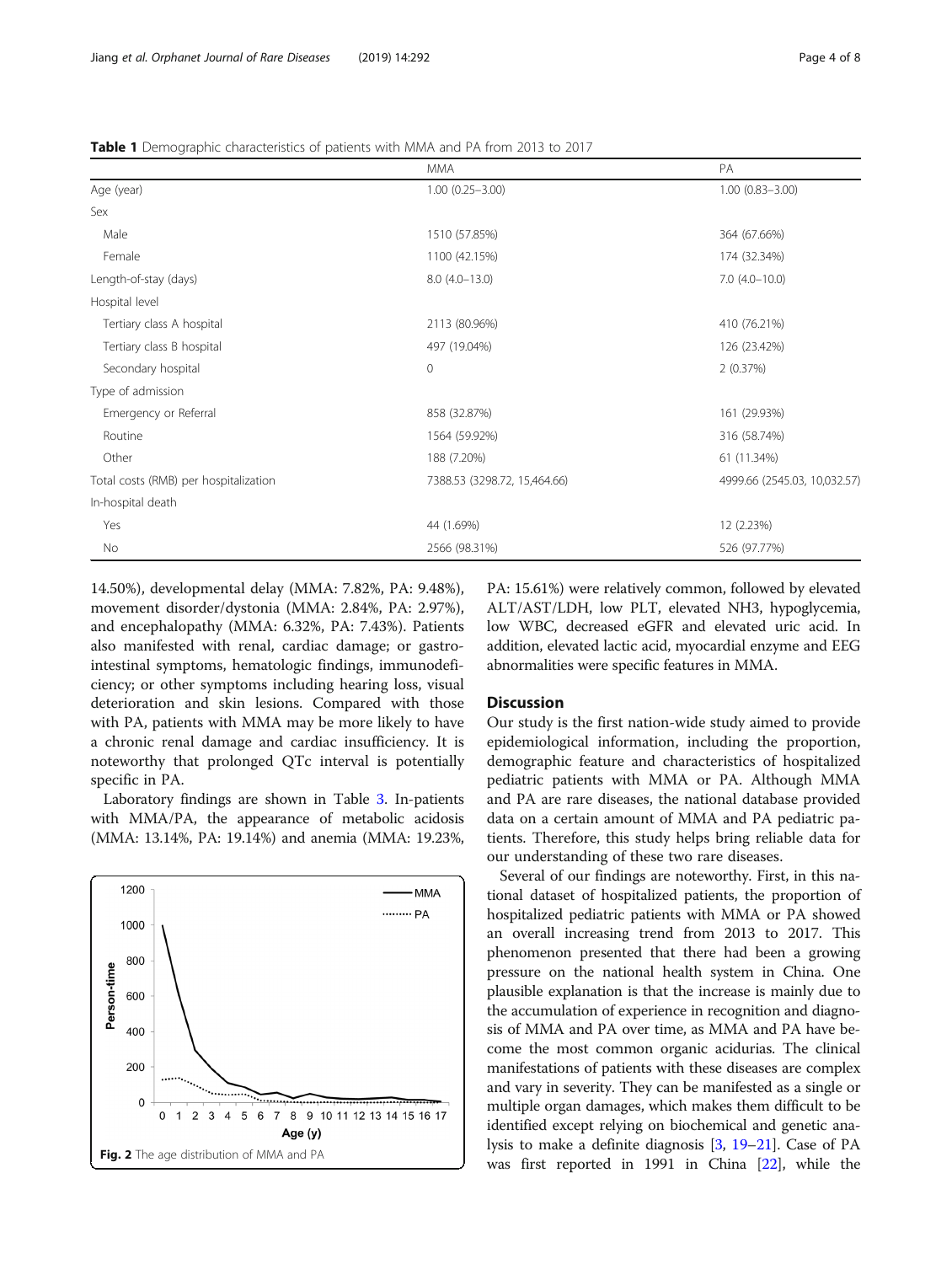<span id="page-4-0"></span>

biochemical diagnosis technology of MMA was not introduced from abroad until 1998 [\[23\]](#page-7-0). Since then, biochemistry (tandem mass spectrometry (MS/MS) and gas chromatography/mass spectrometry (GC/MS)) and genetic diagnosis has become more and more available, which has greatly decreased the chances of mistakes in diagnosis. Moreover, the screening of inborn errors of metabolism had also been more conducted for sick infants [[23](#page-7-0), [24](#page-7-0)]. And parents are actively seeking the help of doctors soon after the onset of illness in hopes of proper diagnosis and timely treatment of their kids. Another explanation is that early diagnosis seems to be associated with lower mortality rate [\[1\]](#page-6-0), thus increases the chance of hospitalization in patients' later life.

Though all the pediatric patients were just from the nationwide hospitalized data, the MMA-to-PA number ratio of hospitalized admission might represent overall incidence ratio of MMA and PA in the population of China to some extent. In the worldwide context, the actual incidence of MMA and PA is still unknown in some areas [[11](#page-6-0)]. The estimated live-birth incidence of MMA is 1:70,000, nearly 1.5 times as that of PA (1:105,000) in the US [[25\]](#page-7-0). In Italy, the ratio increases to 2.7 (MMA with 1:61,700; PA with 1:166,000) [[9\]](#page-6-0). However, our study showed that the admissions of patients with MMA were 5 times as many as those of PA patients in China. It may reflect a rough estimate of the possible MMA-to-PA ratio in China, with a higher prevalence of MMA than other countries, in accordance with a previous report that the morbidity of PA is 1:150,000–1:120,000 whereas MMA reaches 1:65,000–1:5000 [\[26](#page-7-0)].

This study also found that the median ages of hospitalized patients with MMA or PA were both one-year-old. The reason for infant predominance is probably that

organic acidurias can be diagnosed early owing to the development of neonatal mass screening nowadays. After MMA and PA are diagnosed correctly and treatment regimen are made, maintenance of protein restriction and drug treatment including L-carnitine, antimicrobial therapy and biotin supplementation are always implemented in outpatient or at home [[1,](#page-6-0) [27](#page-7-0), [28](#page-7-0)]. Moreover, organ transplantation can be even considered for severe cases in the early stage  $[5, 6, 29-35]$  $[5, 6, 29-35]$  $[5, 6, 29-35]$  $[5, 6, 29-35]$  $[5, 6, 29-35]$  $[5, 6, 29-35]$  $[5, 6, 29-35]$  $[5, 6, 29-35]$ . Regular monitoring of metabolic parameters and adjustment of therapeutic regimen are often carried out for transplant recipients during outpatient follow-up, which can effectively prevent episodes of metabolic decompensation, whilst decreasing hospital admissions thereafter for patients whose disease are well controlled. It probably also attributed to generally recognized triggers of acute decompensation (such as infection, fever, prolonged fasting, psychological stress, acute trauma, etc.), which have been increasingly familiar to patients or their parents, thus can be effectively avoided. In terms of MMA, the number of male pediatric patients was nearly equal to that of female, while the number of male PA patients was more than twice of female patients. This might indicate the sex gap in the incidence of the two diseases. Further population-based study is needed for this aspect.

In recent years, MMA and PA have been reported to be associated with increasing burden deserving intense attention [[1](#page-6-0), [3](#page-6-0)]. However, the financial cost has not yet been evaluated or quantified. In this study, the results showed that the median of total payments per hospitalization were relatively high, with more than RMB 4000 (about USD 580) for both diseases. Moreover, expenses for transportation and accommodation arising from a high proportion of cross-district hospitalization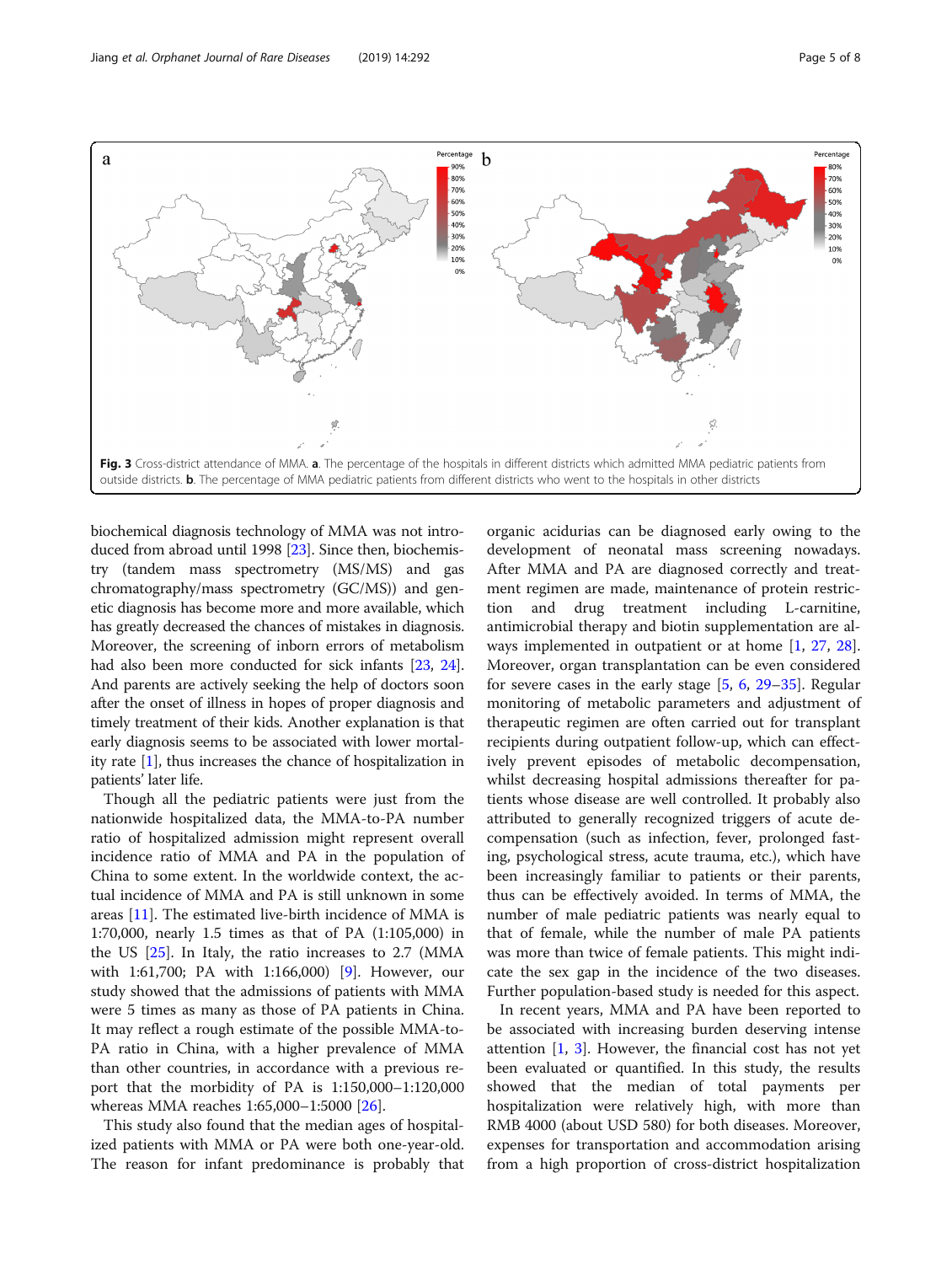|                                | MMA $(n = 2610)$ | PA $(n = 538)$ |
|--------------------------------|------------------|----------------|
| Nervous system                 |                  |                |
| Seizures/ Epilepsy             | 382 (14.64%)     | 78 (14.50%)    |
| Developmental delay            | 204 (7.82%)      | 51 (9.48%)     |
| Encephalopathy                 | 165 (6.32%)      | 40 (7.43%)     |
| Movement disorder/Dystonia     | 74 (2.84%)       | 16 (2.97%)     |
| Altered level of consciousness | 4 (0.15%)        | $\Omega$       |
| Optic atrophy                  | $1(0.04\%)$      | 1(0.19%)       |
| Kidney                         |                  |                |
| Acute renal failure            | 14 (0.54%)       | 3(0.56%)       |
| Chronic renal failure          | 20 (0.77%)       | 1(0.19%)       |
| Chronic renal insufficiency    | 32 (1.23%)       | 0              |
| Heart                          |                  |                |
| Cardiomyopathy                 | 100 (3.83%)      | 21 (3.90%)     |
| Cardiac insufficiency          | 93 (3.56%)       | 5 (0.93%)      |
| Arrhythmia                     | 21 (0.80%)       | 8 (1.49%)      |
| Prolonged QTc interval         | $\Omega$         | 3 (0.56%)      |
| Gastrointestinal system        |                  |                |
| Failure to thrive              | 123 (4.71%)      | 37 (6.88%)     |
| Abnormal feeding behavior      | 66 (2.53%)       | 11 (2.04%)     |
| Vomiting/Ketoacidosis          | 5 (0.19%)        | $1(0.19\%)$    |
| Pancreatitis                   | $1(0.04\%)$      | 0              |
| Hepatomegaly                   | 2(0.08%)         | $\Omega$       |
| Hematologic findings           |                  |                |
| Neutropenia                    | 84 (3.22%)       | 30 (5.58%)     |
| Pancytopenia                   | 8 (0.31%)        | 10 (1.86%)     |
| Involvement of bone marrow     | 9 (0.34%)        | 5 (0.93%)      |
| Immune system                  |                  |                |
| Immunodeficiency               | 9 (0.34%)        | 3(0.56%)       |
| Others                         |                  |                |
| Skin lesions                   | 42 (1.61%)       | 8 (1.49%)      |
| Hearing loss                   | 27 (1.03%)       | 5(0.93%)       |
| Visual deterioration           | 6(0.23%)         | 0              |

<span id="page-5-0"></span>Table 2 Frequency of different clinical presentations of MMA&PA

make things worse. We speculated that this has placed a certain amount of families under heavy financial burden.

Regarding to the distribution of hospital level, the study found that most of MMA and PA pediatric patients (80.96 and 76.21% respectively) were hospitalized in the highest level of hospitals, namely, tertiary class A hospital. Moreover, the hospitals located in Beijing, Chongqing, Shanghai and Jiangsu, admitted a majority of MMA or PA pediatric patients from other districts. This may be related to the unbalanced distribution of medical resources including experienced, specialized pediatricians and advanced equipment. For instance, measurement of serum/urine organic acid and genetic

Table 3 Frequency of different laboratory findings of MMA&PA

|                     | MMA $(n = 2610)$ | PA $(n = 538)$ |
|---------------------|------------------|----------------|
| Metabolic acidosis  | 343 (13.14%)     | 103 (19.14%)   |
| Anemia              | 502 (19.23%)     | 84 (15.61%)    |
| J. PLT              | 66 (2.53%)       | 27 (5.02%)     |
| <b>J</b> WBC        | 20 (0.77%)       | 6(1.12%)       |
| ↑ ALT/AST/LDH       | 139 (5.33%)      | 21 (3.90%)     |
| 1 NH3               | 44 (1.69%)       | 42 (7.81%)     |
| Hypoglycemia        | 38 (1.46%)       | 16 (2.97%)     |
| t eGFR              | 24 (0.92%)       | 5(0.93%)       |
| ↑ Uric acid         | 13 (0.50%)       | 1(0.19%)       |
| ↑ Lactic acid       | $8(0.31\%)$      | $\Omega$       |
| ↑ Myocardial enzyme | 5(0.19%)         | $\Omega$       |
| EEG abnormalities   | 4 (0.15%)        | 0              |

PLT platelets, WBC white blood cell, ALT alanine transaminase, AST aspartate transaminase, LDH lactate dehydrogenase, eGFR estimated glomerular filtration rate, EEG electroencephalography

analysis has been generally available only in tertiary hospitals and rarely available in primary health care settings in China. These two diseases also require multidisciplinary team for nutritional, biochemical, neurodevelopmental and psychological assessment. Regular monitoring of metabolic parameters, developmental delay, long-term complications, compliance with therapy, along with overall nutritional status are strongly advised [[1\]](#page-6-0). In China, another barrier for universal access to treatment for MMA and PA is the urban-rural inequity in health care. For example, most of the experts in inherited metabolic disease and liver transplant centres work in cities, especially big cities. Therefore, the medical level is unbalanced across different districts of China so far. Regardless of unbalanced distribution of medical resources across China, pediatric patients with MMA and PA generally have a favourable outcome when discharged, with only 1.69–2.23% in-hospital death as demonstrated by our study, far below the death rate of another hospital-based study in a single centre in Syria [[17\]](#page-6-0). Our study provided the present distribution of health resources pertaining to MMA and PA in China, which possibly will contribute to advocating proper decentralization of health resources.

It has been already known that symptoms of MMA/ PA may vary considerably and are nonspecific especially in childhood since multiple organ systems are affected [[1,](#page-6-0) [3,](#page-6-0) [15,](#page-6-0) [29,](#page-7-0) [31,](#page-7-0) [36](#page-7-0)]. In our study, we found that patients are more likely to manifest with nervous system-related symptoms. And for laboratory findings, metabolic acidosis or anemia are the most common symptoms during hospitalization. Furthermore, this study, for the first time, provided information about the relative frequencies of signs of MMA/PA during hospitalization based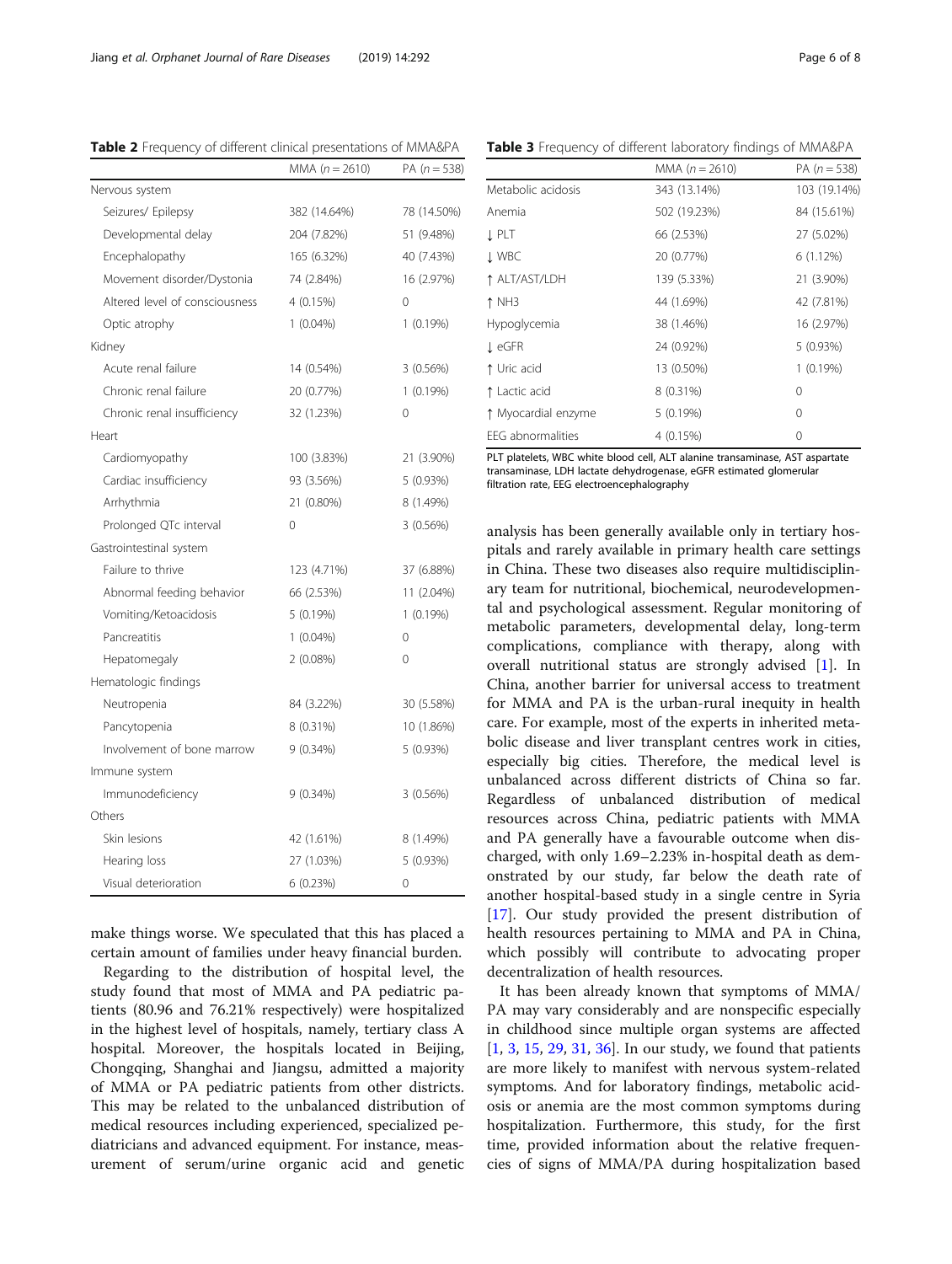<span id="page-6-0"></span>on a large sample, although patients might be hospitalized due to other diseases unrelated to MMA/PA and some specific diagnosis might be neglected. Since most of patients with MMA/PA are under the care of primary physicians or specialists other than pediatrician experts in metabolic disorder, recognizing and identifying the signs in time during hospitalization is critical.

There are several limitations to our study. Firstly, the HQMS database is not able to distinguish each patient with repeated admissions, since ID numbers for children on the front page of medical records are usually unavailable. Secondly, we relied merely on ICD-10 codes for case identification, since we had no access to all medical records of studied population. This could have led to a less precise estimation of burden of hospitalized pediatric patients with MMA and PA to some extent. Thirdly, there were lack of follow-up outcomes for these pediatric patients in this study, as the study was based on sequential cross-sectional data.

Despite these limitations, our study provides epidemiological and clinical information of MMA and PA hospitalizations based on a nation-wide database, which would help us better understand the general profile of these two rare diseases in China.

#### Conclusions

In conclusion, this study is the first one to provide epidemiological, health economic and clinical presentation information on hospitalized pediatric patients with MMA and PA in China based on a national database. An increasing hospitalization with various presentations and a heavy financial burden per hospitalization were observed, while the medial resources were still relatively centralized in only several districts, such as Beijing, Chongqing, Shanghai and etc.

#### Acknowledgements

None.

#### Authors' contributions

Z-JZ, L-YS, Y-ZJ and Yu-Shi: study concept and design. Y-ZJ, Yu-Shi: acquisition of data; analysis and interpretation of data; drafting of the manuscript. Yu-Shi, Ying Shi and L-XG: statistical analysis and analysis of data; Z-JZ, H-BW, L-YS and Y-YK: study supervision; critical revision of the manuscript for important intellectual content. All authors read and approved the final manuscript.

#### Funding

This work (collection, analysis, and interpretation of data) was supported by The Capital Research Project of Specialty Clinical Application (Z181100001718220); Beijing Municipal Administration of Hospitals Ascent Plan [Code: DFL20150101] and Research Foundation of Beijing Friendship Hospital, Capital Medical University [No. yyqdkt2017–27].

#### Availability of data and materials

The datasets generated and/or analyzed during the current study are available from the corresponding author on reasonable request.

#### Ethics approval and consent to participate

Data collection and analysis were performed according to the ethical standards of the Helsinki Declaration. The study was approved by the Ethical Committee of Beijing Friendship Hospital, Capital Medical University (Approval ID: 2019-P2–154-01).

#### Consent for publication

Not applicable.

#### Competing interests

All authors declare that they have no competing interests.

#### Author details

<sup>1</sup>National Clinical Research Centre for Digestive Diseases, Beijing Friendship Hospital, Capital Medical University, 95# Yong-an Road, Xi Cheng District, Beijing 100050, China. <sup>2</sup>China Standard Medical Information Research Centre, Shenzhen, Guangdong, China. <sup>3</sup>Clinical Trial Unit, Precision Medicine Institute First Affiliated Hospital of Sun Yat-Sen University, Guangzhou, No.58, Zhong Shan Er Lu, Guangzhou 510080, China.

# Received: 5 September 2019 Accepted: 2 December 2019

#### References

- 1. Baumgartner MR, Horster F, Dionisi-Vici C, Haliloglu G, Karall D, Chapman KA, et al. Proposed guidelines for the diagnosis and management of methylmalonic and propionic acidemia. Orphanet J Rare Dis. 2014;9:130.
- 2. de Baulny HO, Benoist JF, Rigal O, Touati G, Rabier D, Saudubray JM. Methylmalonic and propionic acidemias: management and outcome. J Inherit Metab Dis. 2005;28(3):415–23.
- 3. Fraser JL, Venditti CP. Methylmalonic and propionic acidemias: clinical management update. Curr Opin Pediatr. 2016;28(6):682–93.
- 4. Kolker S, Garcia-Cazorla A, Valayannopoulos V, Lund AM, Burlina AB, Sykut-Cegielska J, et al. The phenotypic spectrum of organic acidurias and urea cycle disorders. Part 1: the initial presentation. J Inherit Metab Dis. 2015; 38(6):1041–57.
- 5. Spada M, Calvo PL, Brunati A, Peruzzi L, Dell'Olio D, Romagnoli R, et al. Early liver transplantation for neonatal-onset Methylmalonic Acidemia. Pediatr. 2015;136(1):e252–6.
- 6. Li M, Dick A, Montenovo M, Horslen S, Hansen R. Cost-effectiveness of liver transplantation in methylmalonic and propionic acidemias. Liver Transpl. 2015;21(9):1208–18.
- 7. Zayed H. Propionic acidemia in the Arab world. Gene. 2015;564(2):119–24.
- Martinez Alvarez L, Jameson E, Parry NR, Lloyd C, Ashworth JL. Optic neuropathy in methylmalonic acidemia and propionic acidemia. Br J Ophthalmol. 2016;100(1):98–104.
- 9. Dionisi-Vici C, Rizzo C, Burlina AB, Caruso U, Sabetta G, Uziel G, et al. Inborn errors of metabolism in the Italian pediatric population: a national retrospective survey. J Pediatr. 2002;140(3):321–7.
- 10. Klose DA, Kolker S, Heinrich B, Prietsch V, Mayatepek E, von Kries R, et al. Incidence and short-term outcome of children with symptomatic presentation of organic acid and fatty acid oxidation disorders in Germany. Pediatr. 2002;110(6):1204–11.
- 11. Deodato F, Boenzi S, Santorelli FM, Dionisi-Vici C. Methylmalonic and propionic aciduria. Am J Med Genet C Semin Med Genet. 2006;142c(2):104–12.
- 12. Ozand PT, Rashed M, Gascon GG, Youssef NG, Harfi H, Rahbeeni Z, et al. Unusual presentations of propionic acidemia. Brain and Development. 1994; 16(Suppl):46–57.
- 13. Chapman KA, Gramer G, Viall S, Summar ML. Incidence of maple syrup urine disease, propionic acidemia, and methylmalonic aciduria from newborn screening data. Mol Genet Metab Rep. 2018;15:106–9.
- 14. Al-Shamsi A, Hertecant JL, Al-Hamad S, Souid AK, Al-Jasmi F. Mutation Spectrum and birth prevalence of inborn errors of metabolism among Emiratis: a study from Tawam hospital metabolic center, United Arab Emirates. Sultan Qaboos Univ Med J. 2014;14(1):e42–9.
- 15. Fujisawa D, Nakamura K, Mitsubuchi H, Ohura T, Shigematsu Y, Yorifuji T, et al. Clinical features and management of organic acidemias in Japan. J Hum Genet. 2013;58(12):769–74.
- 16. Riemersma M, Hazebroek MR. Helderman-van den Enden a, Salomons GS, Ferdinandusse S, Brouwers M, et al. propionic acidemia as a cause of adultonset dilated cardiomyopathy. Eur J Hum Genet. 2017;25(11):1195–201.
- 17. Shennar HK, Al-Asmar D, Kaddoura A, Al-Fahoum S. Diagnosis and clinical features of organic acidemias: a hospital-based study in a single center in Damascus. Syria Qatar Med J. 2015;2015(1):9.